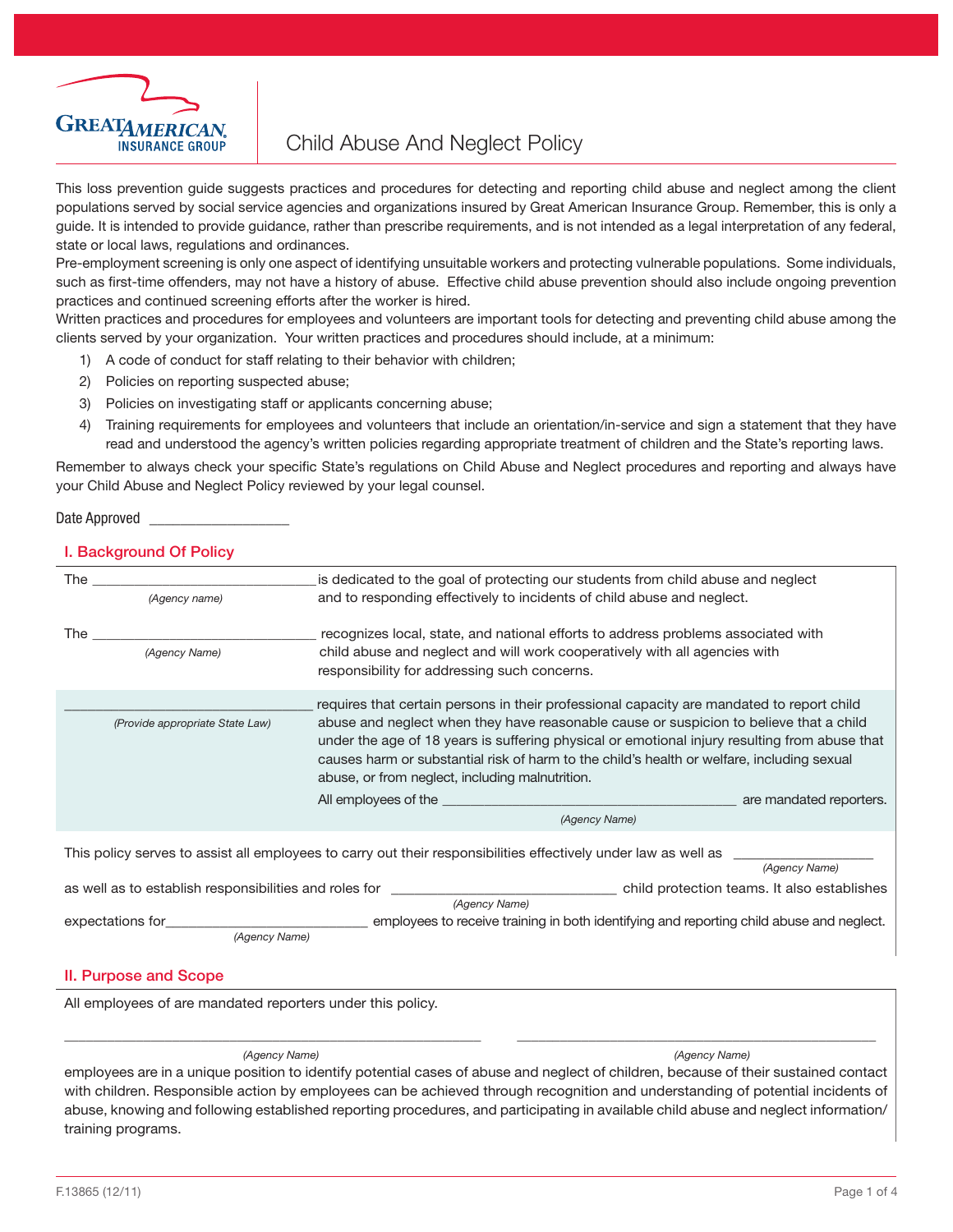# II. Purpose and Scope *continued*

# Definition of Terms

Neglect is the failure, either deliberately or through negligence or inability, to take those actions necessary to provide a child with minimally adequate food, clothing, shelter, medical care, supervision, emotional stability and growth, or other essential care. It is understood that such inability is not solely due to inadequate economic resources or solely due to the existence of a handicapping condition. Neglect can occur while the child is in an out-of-home or in-home setting. Permitting a child to be truant or failing to enroll a child in school without providing an alternative program can constitute neglect.

Physical abuse includes infliction, by other than accidental means, of physical harm upon the body of a child.

Emotional abuse refers to excessive, aggressive, or unreasonable behavior by an adult that places demands on a child that are above his/her capabilities. This may include verbal attacks, humiliation, degradation, and chronic rejection of the child, close confinement of the child, or the permitting or abetting of delinquent behavior.

Sexual abuse refers to any sexual contact between a caretaker and a child or the commission of a sex offense against a child as defined by the criminal laws of the State or Commonwealth.

Verbal sexual harassment of a child by anyone, including school district employees/volunteers, is recognized as a form of child abuse and a warning sign of actual physical or sexual abuse.

All **Examployees who have reasonable cause or suspicion to believe that a child is suffering physical** *(Agency Name)* or emotional injury resulting from abuse or neglect shall report such a belief to the appropriate authority, according to the  $\Box$  Child Abuse and Neglect Reporting Procedures.

*(Agency Name)*

Code of Conduct - Inappropriate Staff Behavior refers to crossing boundaries that compromise the personal space of a child. Appropriate guidelines for touching children include:

(Provide Agency's own rules and regulations here. This may be broken down by children's age groups.)

- On the hand (especially for younger children), shoulder or upper back;
- Never against a child's will (unless in clear and present danger);
- Never against a child's verbally or non-verbally expressed discomfort;
- In the company of other adults;
- Never in a place on a child's body that is normally covered by a bathing suit, unless for a clear medical necessity, and then only with supervision by another adult.

# III. Application

Management has the responsibility to ensure that the \_\_\_\_\_\_\_\_\_\_\_\_\_\_\_\_\_\_\_\_\_\_\_\_Child Abuse and Neglect Policy and the

*(Agency Name)*

Child Abuse and Neglect Reporting Procedures are implemented in the agency/school system. *(Agency Name)* The organizational structure to implement this policy will be through the establishment and support of building-based and system-wide Child Protection Teams.

#### Child Protection Teams (CPT)

will establish and support building-based and system-wide Child Protection Teams.

*(Agency Name)*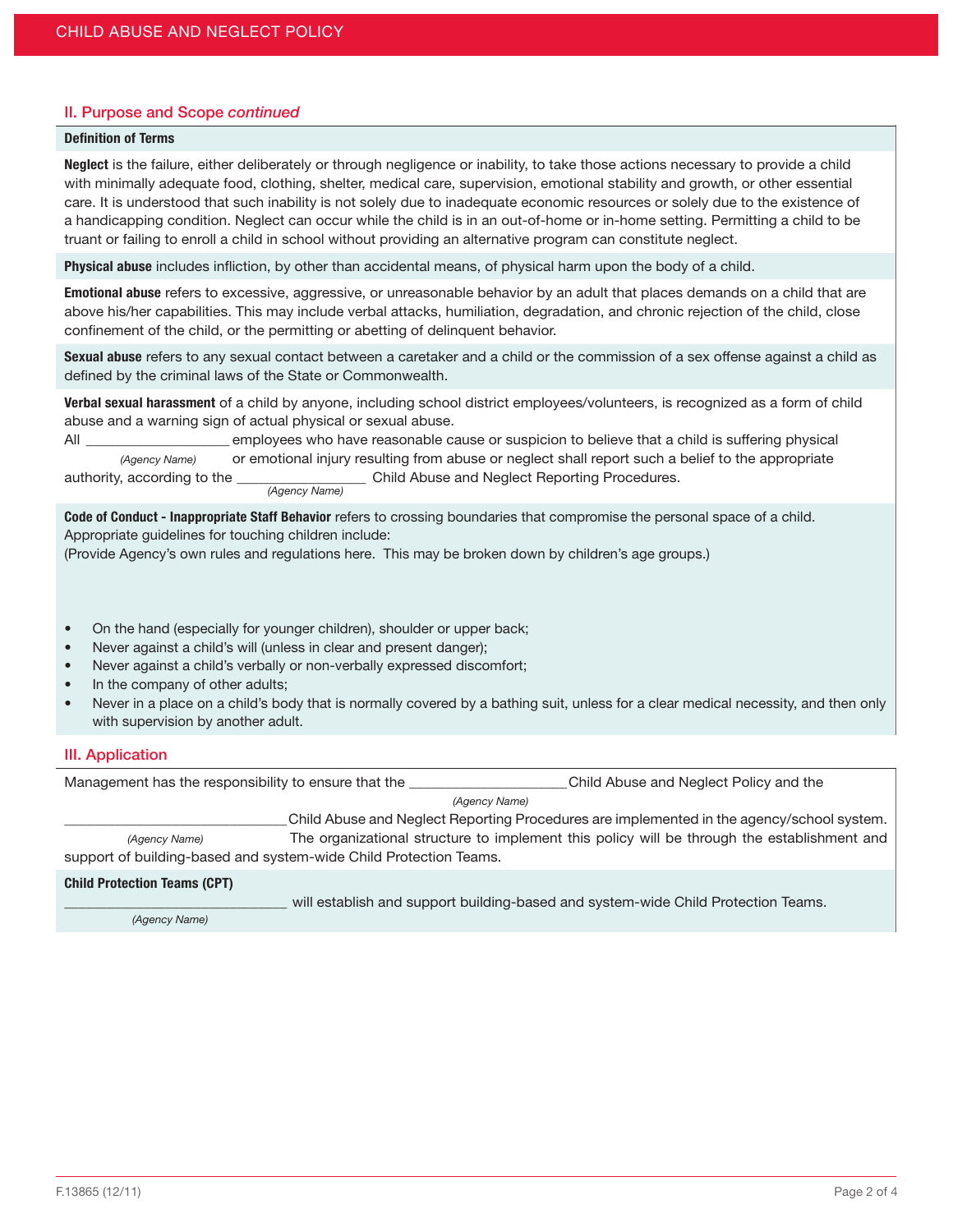# III. Application *continued*

| <b>Building-based</b> (If more than one location)<br>A building-based CPT will be established at each agency location. This team will consist minimally of the<br>(Provide names, positions of each person responsible as the team for carrying out plan.) |                                                                                                                                                                                                                                                                                                                                                        |  |  |  |  |  |
|------------------------------------------------------------------------------------------------------------------------------------------------------------------------------------------------------------------------------------------------------------|--------------------------------------------------------------------------------------------------------------------------------------------------------------------------------------------------------------------------------------------------------------------------------------------------------------------------------------------------------|--|--|--|--|--|
|                                                                                                                                                                                                                                                            | The names of the members of the building based team will be made known to all employees working in the building.                                                                                                                                                                                                                                       |  |  |  |  |  |
|                                                                                                                                                                                                                                                            | Each team will:                                                                                                                                                                                                                                                                                                                                        |  |  |  |  |  |
|                                                                                                                                                                                                                                                            | Meet at the beginning of (camp season or annually) to review the ___________________________Child Abuse and Neglect                                                                                                                                                                                                                                    |  |  |  |  |  |
|                                                                                                                                                                                                                                                            | (Agency Name)                                                                                                                                                                                                                                                                                                                                          |  |  |  |  |  |
|                                                                                                                                                                                                                                                            | Policy and the ________________________Child Abuse and Reporting Procedures,                                                                                                                                                                                                                                                                           |  |  |  |  |  |
| $\bullet$                                                                                                                                                                                                                                                  | (Agency Name)                                                                                                                                                                                                                                                                                                                                          |  |  |  |  |  |
| $\bullet$                                                                                                                                                                                                                                                  | Conduct one child abuse and neglect information/training workshop for employees prior to camp season or annually (be specific),<br>Collaborate with the system-wide CPT and community agencies regarding programs to raise awareness of issues of child<br>abuse and neglect, and                                                                      |  |  |  |  |  |
| $\bullet$                                                                                                                                                                                                                                                  | Coordinate mental health services for children deemed to be suffering from child abuse and neglect and to their families,<br>whenever they are requested or considered to be necessary.                                                                                                                                                                |  |  |  |  |  |
|                                                                                                                                                                                                                                                            | System-wide                                                                                                                                                                                                                                                                                                                                            |  |  |  |  |  |
|                                                                                                                                                                                                                                                            | will have a system-wide CPT. This team will consist minimally of a representative from each<br>building-based team.<br>(Agency Name)                                                                                                                                                                                                                   |  |  |  |  |  |
|                                                                                                                                                                                                                                                            | The water and the contract of the contract of the contract of the contract of the contract of the contract of the contract of the contract of the contract of the contract of the contract of the contract of the contract of<br>or designee will be responsible for overseeing the operation of the system-wide team.<br>(Provide owner/president/HR) |  |  |  |  |  |
|                                                                                                                                                                                                                                                            | Social Services.<br>(Position)                                                                                                                                                                                                                                                                                                                         |  |  |  |  |  |
|                                                                                                                                                                                                                                                            | The team will:                                                                                                                                                                                                                                                                                                                                         |  |  |  |  |  |
|                                                                                                                                                                                                                                                            | Provide consultation and support to individual team members and to the teams,                                                                                                                                                                                                                                                                          |  |  |  |  |  |
| $\bullet$                                                                                                                                                                                                                                                  | Monitor cases reported to the Department of Social Services,                                                                                                                                                                                                                                                                                           |  |  |  |  |  |
| $\bullet$                                                                                                                                                                                                                                                  | Review and evaluate annually the continued efficacy of the __________<br><b>Child Abuse and Neglect Policy</b>                                                                                                                                                                                                                                         |  |  |  |  |  |
|                                                                                                                                                                                                                                                            | (Agency Name)                                                                                                                                                                                                                                                                                                                                          |  |  |  |  |  |
|                                                                                                                                                                                                                                                            | and the <b>contract to the Child Abuse and Neglect Reporting Procedures</b> , and                                                                                                                                                                                                                                                                      |  |  |  |  |  |
| $\bullet$                                                                                                                                                                                                                                                  | (Agency Name)<br>Develop, on an annual basis, a curriculum for one child abuse and neglect information/training workshop for all employees to<br>be conducted in (prior to camp season or annually - be specific).                                                                                                                                     |  |  |  |  |  |
|                                                                                                                                                                                                                                                            |                                                                                                                                                                                                                                                                                                                                                        |  |  |  |  |  |
| Implementation<br>The procedures for implementing the Child Abuse and Neglect Policy will include information about training all                                                                                                                           |                                                                                                                                                                                                                                                                                                                                                        |  |  |  |  |  |
|                                                                                                                                                                                                                                                            | (Agency Name)<br>employees on information about child abuse and neglect and mandated reporting procedures, and maintaining documentation                                                                                                                                                                                                               |  |  |  |  |  |
|                                                                                                                                                                                                                                                            | and record keeping resulting from reports of suspected abuse and neglect to the Department of Social Services. Nothing in this                                                                                                                                                                                                                         |  |  |  |  |  |
|                                                                                                                                                                                                                                                            | policy, however, prohibits any employee from notifying the Department of Social Services (DSS) directly when such professional has                                                                                                                                                                                                                     |  |  |  |  |  |
|                                                                                                                                                                                                                                                            | reasonable cause to believe abuse or neglect occurred. In such a case, the ________________________                                                                                                                                                                                                                                                    |  |  |  |  |  |
|                                                                                                                                                                                                                                                            | must be informed that the suspected abuse or neglect was reported.<br>(Owner, President, Manager)                                                                                                                                                                                                                                                      |  |  |  |  |  |
| <b>Training</b>                                                                                                                                                                                                                                            |                                                                                                                                                                                                                                                                                                                                                        |  |  |  |  |  |
|                                                                                                                                                                                                                                                            | <b>New Employees</b>                                                                                                                                                                                                                                                                                                                                   |  |  |  |  |  |
| Prior to the start of employment or within the first (30 days), every new employee will be required to attend training on mandated                                                                                                                         |                                                                                                                                                                                                                                                                                                                                                        |  |  |  |  |  |
| (Provide State Law)                                                                                                                                                                                                                                        |                                                                                                                                                                                                                                                                                                                                                        |  |  |  |  |  |
|                                                                                                                                                                                                                                                            | <b>Current Employees</b><br>Every employee will be required on an annual basis to attend training on mandated reporting requirements pursuant to                                                                                                                                                                                                       |  |  |  |  |  |
|                                                                                                                                                                                                                                                            | (Provide State Law)                                                                                                                                                                                                                                                                                                                                    |  |  |  |  |  |
|                                                                                                                                                                                                                                                            | Every employee will be required on an annual basis to attend a workshop that includes information on the legal and psychological                                                                                                                                                                                                                       |  |  |  |  |  |
|                                                                                                                                                                                                                                                            | aspects of child sexual and physical abuse, the impact such abuse has on children, the appropriate response to a child who has                                                                                                                                                                                                                         |  |  |  |  |  |
|                                                                                                                                                                                                                                                            | made an allegation of abuse and staff behavior that is considered to be inappropriate towards a child.                                                                                                                                                                                                                                                 |  |  |  |  |  |

| F.13865 (12/11) | Page 3 of 4 |
|-----------------|-------------|